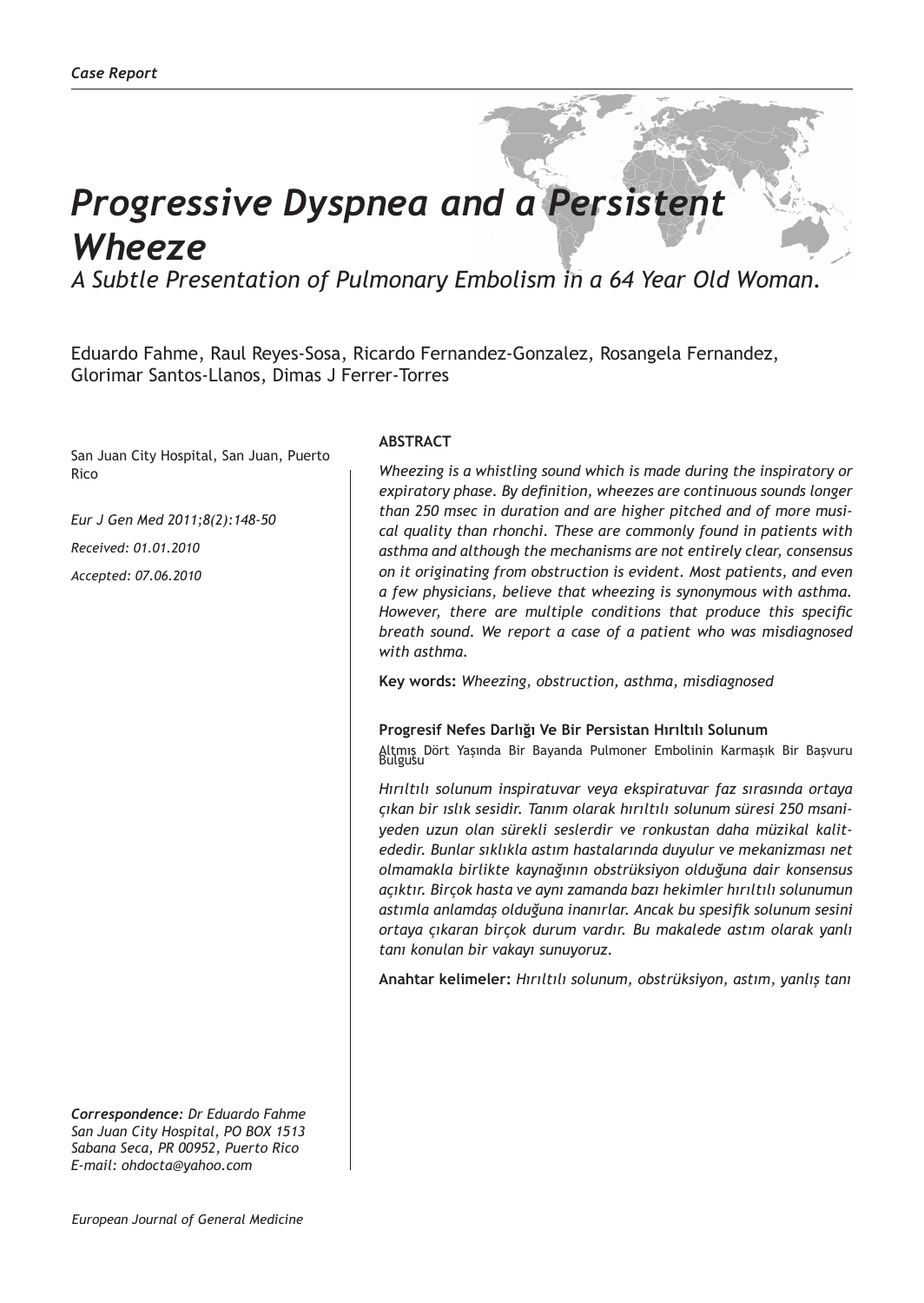## **INTRODUCTION**

In evaluating patients with dyspnea and wheezing, it is important to be aware that, wheezes are produced secondary to an obstruction, but not all that wheezes is asthma. Different conditions, which involve a variety of anatomic airway locations, can produce obstruction and expiratory or inspiratory wheezing. A diagnosis other than asthma, should be considered when the initial evaluation suggests their presence or when wheezing does not respond to conventional asthma medications (1). We present a case of a 64 year old woman with progressive dyspnea and wheezing, who was initially diagnosed with bronchial asthma .

# **CASE**

A 64 year-old Puerto Rican woman with medical history of obesity, hypertension, hypothyroidism, rheumatoid arthritis, fibromyalgia, gastrointestinal reflux disease (GERD) and diverticulosis was evaluated due to progressive dyspnea, which had limited her daily activities of living for approximately six months. She was initially diagnosed with bronchial asthma but responded poorly to conventional asthma treatment, which included bronchodilators and inhaled corticosteroids. Patient referred no cough, chest pain, orthopnea, paroxysmal nocturnal dyspnea or leg swelling. Physical exam did not demonstrate any visible jugular venous distention and cardiac exam had regular rhythm and no audible murmurs. The lungs however, presented with bilateral diffuse late expiratory wheezes. The rest of examination was unremarkable. In view of no clinical improvement, she was admitted for additional studies and further management.

On admission a complete cardiopulmonary work up was done, including 2-Dimension echocardiogram (2Decho), exercise stress test, chest imaging studies, and pulmonary function test (PFT). Cardiology stress test and 2Decho were within normal limits, including left ventricular ejection fraction and pulmonary pressures. Pulmonary function test was within her predicted values, with expected diffusing capacity of lung/alveolar volume (DLVA) levels as well. Arterial blood gases reflected mild primary respiratory alkalosis with an elevated A-a gradient (approximately 3.5 times her predicted value). Chest posterior anterior roenterogram was without evidence of cardiomegaly, or parenchymal

abnormality. Chest CT angiogram showed evidence of nonoclusive thrombus at the right lower lobe pulmonary artery, and smaller at right middle lobe, right upper lobe and lingular pulmonary arteries (Figure 1). In lieu of these findings, a hypercoagulable workup was done, which was significant for elevated homocysteine levels.

The patient was started on anticoagulation with low molecular weight heparin and later with 5 mg oral warfarin daily, with a target INR of 2-3 IU. After the therapeutic INR was reached, there was significant clinical improvement and the patient was discharged home without complications.

## **DISCUSSION**

Contrary to popular belief, asthma is not the most common cause of wheezing. One study reports upper airway cough syndrome (formerly post nasal drip syndrome) as the most common cause of wheezing in patient referred to a pulmonary clinic. (2) Wheezing may be low or highpitched whistling sound which is made during inhalation or expiration. A careful history may elicit signs and symptoms which distinguish the various conditions that can produce this tone. Wheezes may be classified as polyphonic or monophonic. A polyphonic wheeze, consisting of multiple musical notes, is typically produced by dynamic compression of the large, more central airways. Monophonic wheezes, consisting of single musical notes, typically reflect disease in small airways such as asthma. However, they can also be produced by disorders involving the extrathoracic large airways (3).

 Diagnosing the cause of wheezing should be approached by distinguishing the possible site of the obstruction (large vs. small intrathoracic airways, or to the extrathoracic airway). Chest imaging and pulmonary function test are helpful in identifying other etiologies; however, history and physical exam are crucial for narrowing the different causes of wheezing. Some non asthma causes of are upper airway cough syndrome, supraglottisis, tracheobronchomegaly, tracheal stenosis, and bronchiolitis but pulmonary embolism (PE) should be excluded in patients such as ours. The diagnosis of pulmonary embolism is confounded by a clinical presentation that may be subtle, atypical, or obscured by another coexisting disease. Although the exact incidence of pulmonary embolism is uncertain, it is estimated that 600,000 episodes occur each year in the United States.